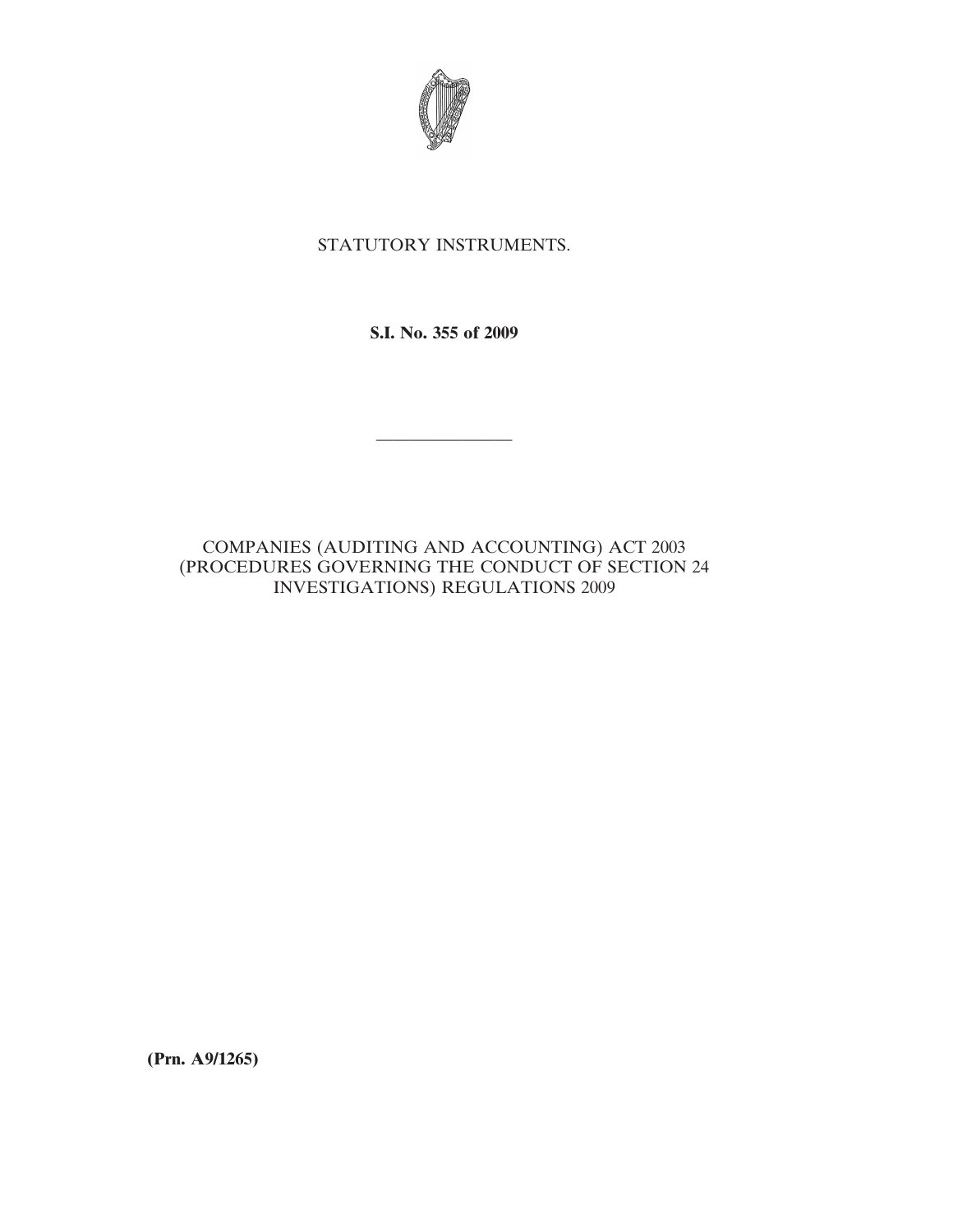## COMPANIES (AUDITING AND ACCOUNTING) ACT 2003 (PROCEDURES GOVERNING THE CONDUCT OF SECTION 24 INVESTIGATIONS) REGULATIONS 2009

The IRISH AUDITING AND ACCOUNTING SUPERVISORY AUTH-ORITY, in exercise of its powers conferred on it by section 28(4) of the Companies (Auditing and Accounting) Act 2003 (No. 44 of 2003), hereby makes the following regulations:

## **PART 1**

## **PRELIMINARY AND GENERAL**

#### *Citation and application*

1. (1) These Regulations may be cited as the Companies (Auditing and Accounting) Act 2003 (Procedures Governing the Conduct of Section 24 Investigations) Regulations, 2009.

(2) Section 24 of the Companies (Auditing and Accounting) Act, 2003 provides that, following a complaint or on its own initiative, the Authority may, if in its opinion it is appropriate or in the public interest to do so, undertake an investigation into a possible breach of a prescribed accountancy body's standards by a member or member firm of that body.

(3) Section 28(4) of the Act provides, *inter alia*, that the Authority shall make Regulations respecting the procedures to be followed in conducting investigations under section 24 of the Companies (Auditing and Accounting) Act, 2003.

(4) These Regulations apply to any matter that appears to the Authority may constitute grounds for the initiation of an investigation under section 24 of the Companies (Auditing and Accounting) Act, 2003.

(5) These Regulations shall be construed in accordance with the Companies Acts 1963 to 2009.

(6) Headings and sub-headings are for convenience only and shall not affect the interpretation of these Regulations.

### *Interpretation*

2. (1) Except where otherwise stated, words and expressions used in these Regulations that are used in the Companies (Auditing and Accounting) Act, 2003 have the same meaning.

(2) In these Regulations, unless the context otherwise requires—

*Notice of the making of this Statutory Instrument was published in "Iris Oifigiu´il" of* 11*th September*, 2009.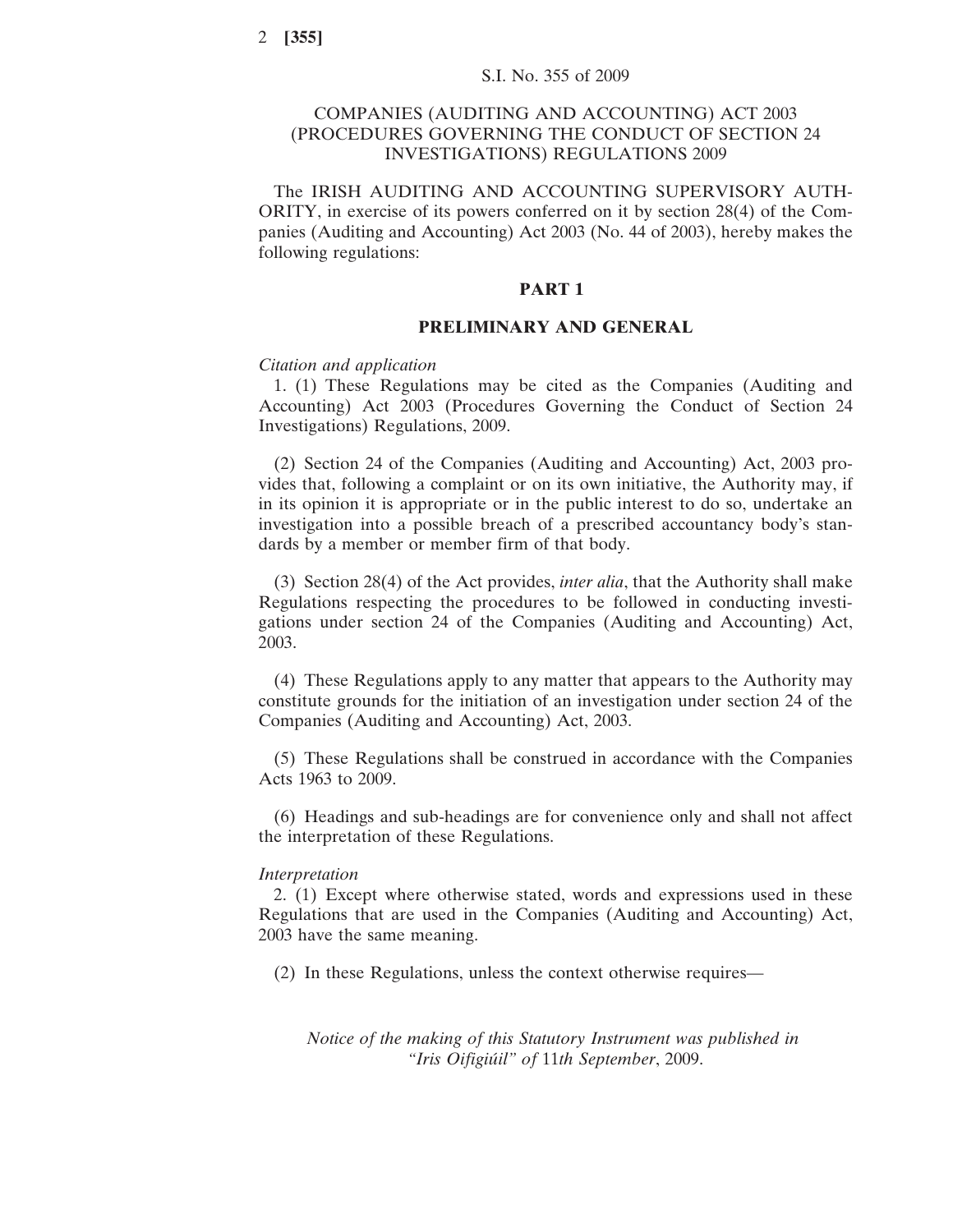"the Act" means the Companies (Auditing and Accounting) Act 2003, as amended (No. 44 of 2003);

"the Authority" means the Irish Auditing and Accounting Supervisory Authority, and includes any committee established to assist the Authority under section 27(1) of the Act;

"client" includes an individual, a body corporate, an unincorporated body of persons and a partnership;

"complainant" means a person (other than an officer or employee of the Authority) who has lodged a complaint with the Authority regarding a possible breach of a prescribed accountancy body's standards by a member or member firm of that prescribed accountancy body;

"Court" means the High Court;

"documents" include any books, documents, records, telephone recordings or computer held information of whatsoever kind;

"investigation" means an investigation initiated under section 24(2) of the Act and includes a preliminary investigation initiated under these Regulations;

"Investigation Committee" means a committee established by the Authority to conduct a full investigation in accordance with these Regulations;

"member" has the same meaning as provided for in section 4 of the Act and includes a member firm unless otherwise indicated in these Regulations;

"Preliminary Investigation Committee" means a committee established by the Authority to conduct a preliminary investigation in accordance with these Regulations;

"relevant person" means—

- (*a*) a member of a prescribed accountancy body,
- (*b*) a client or former client of such member,
- (*c*) if the client or former client is a body corporate, a person who is or was an officer, employee or agent of the client or former client,
- (*d*) the prescribed accountancy body or any person who is or was an officer, employee or agent of that body, or
- (*e*) any person whom the Authority reasonably believes has information or documents relating to the investigation other than information or documents the disclosure of which is prohibited or restricted by law.

"Section 24 Committee" means both or either a Preliminary Investigation Committee and an Investigation Committee;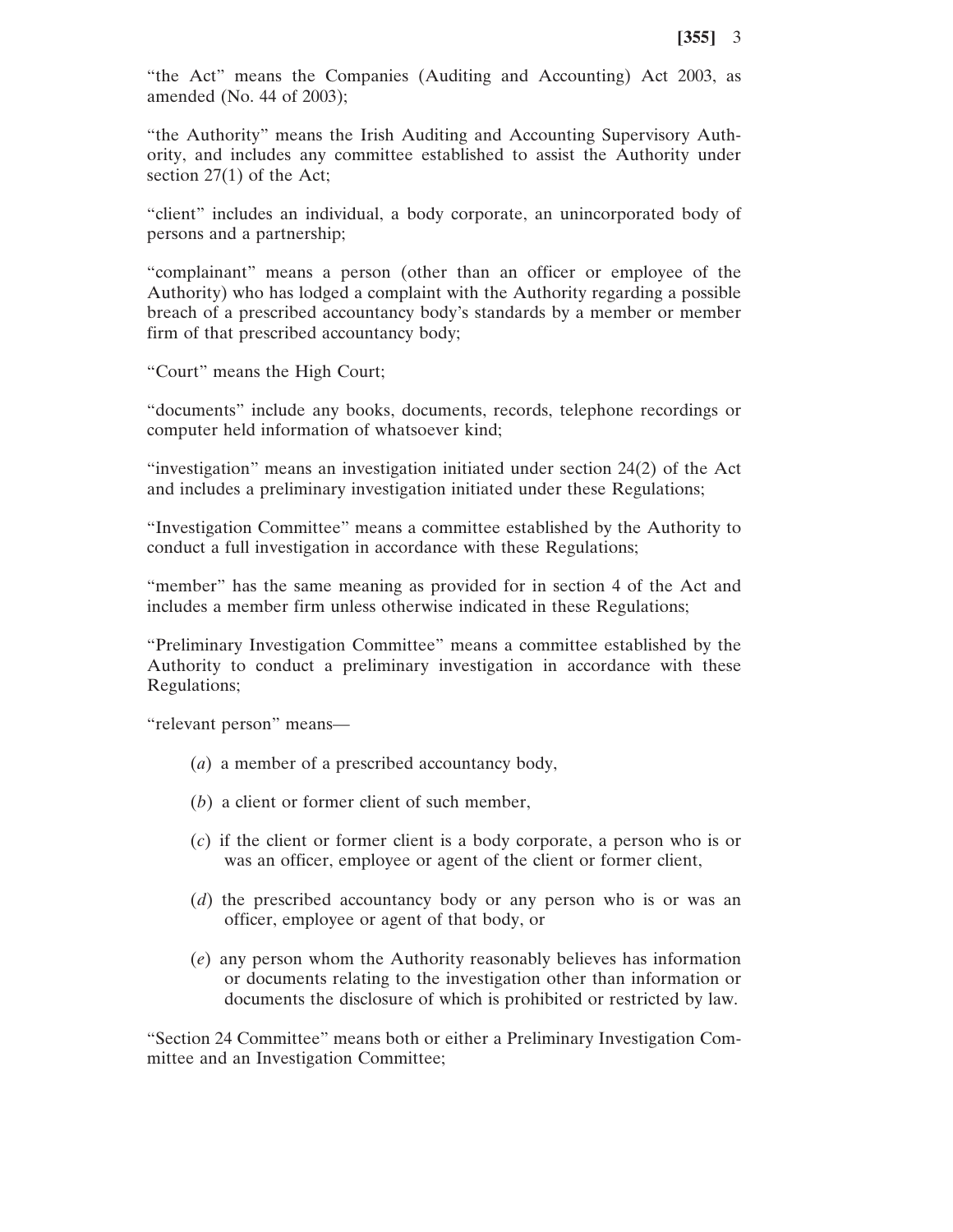"standards" means the rules, regulations and standards that a prescribed accountancy body applies to its members and to which, by virtue of their membership, they are obliged to adhere.

## **PART 2**

#### **SECTION 24 COMMITTEES**

## *Section 24 Committees*

3. (1) Subject to paragraph (2) and in accordance with section 27(1) of the Act, a Section 24 Committee shall consist of directors of the Authority and such professional and other advisers as the Authority considers necessary or appropriate.

(2) Neither the Chief Executive of the Authority nor any member of the staff of the Authority shall be a member of a Section 24 Committee.

(3) Each Section 24 Committee shall number at least 3 persons, with no more than one half of the members of the committee being directors of the Authority. The members who are not directors shall be chosen from a panel of suitable independent persons which shall be prepared and maintained by the Authority. The Chairperson of each Section 24 Committee shall be chosen by the Chairperson of the Authority.

(4) The quorum necessary for the transaction of the business by a Section 24 Committee may be fixed by the Authority and, unless so fixed, shall be three, provided that three persons are personally present, that the majority of members present are not members of a prescribed accountancy body and that at least one person present is a director of the Authority.

(5) Any decision of a Section 24 Committee shall be decided by a majority of votes. In case of an equality of votes, the Chairperson of the Committee shall have a second or casting vote.

(6) No serving member of the governing body of any prescribed accountancy body, or any officer or employee of any of the prescribed accountancy bodies, may be appointed to a Section 24 Committee.

(7) No person who, in the view of the Authority may have (or may appear to have) any interest in the outcome of the investigation or any relationship with any party to the matters which are the subject of the investigation which may create, or appear to create, a conflict of interest may be appointed to a Section 24 Committee.

(8) Any person who served as a member of a Preliminary Investigation Committee may not be appointed as a member of an Investigation Committee with respect to the same investigation.

(9) No person who is a member of the same prescribed accountancy body as the member or member firm under investigation may take part in the deliberations of a Section 24 Committee involved in such matter.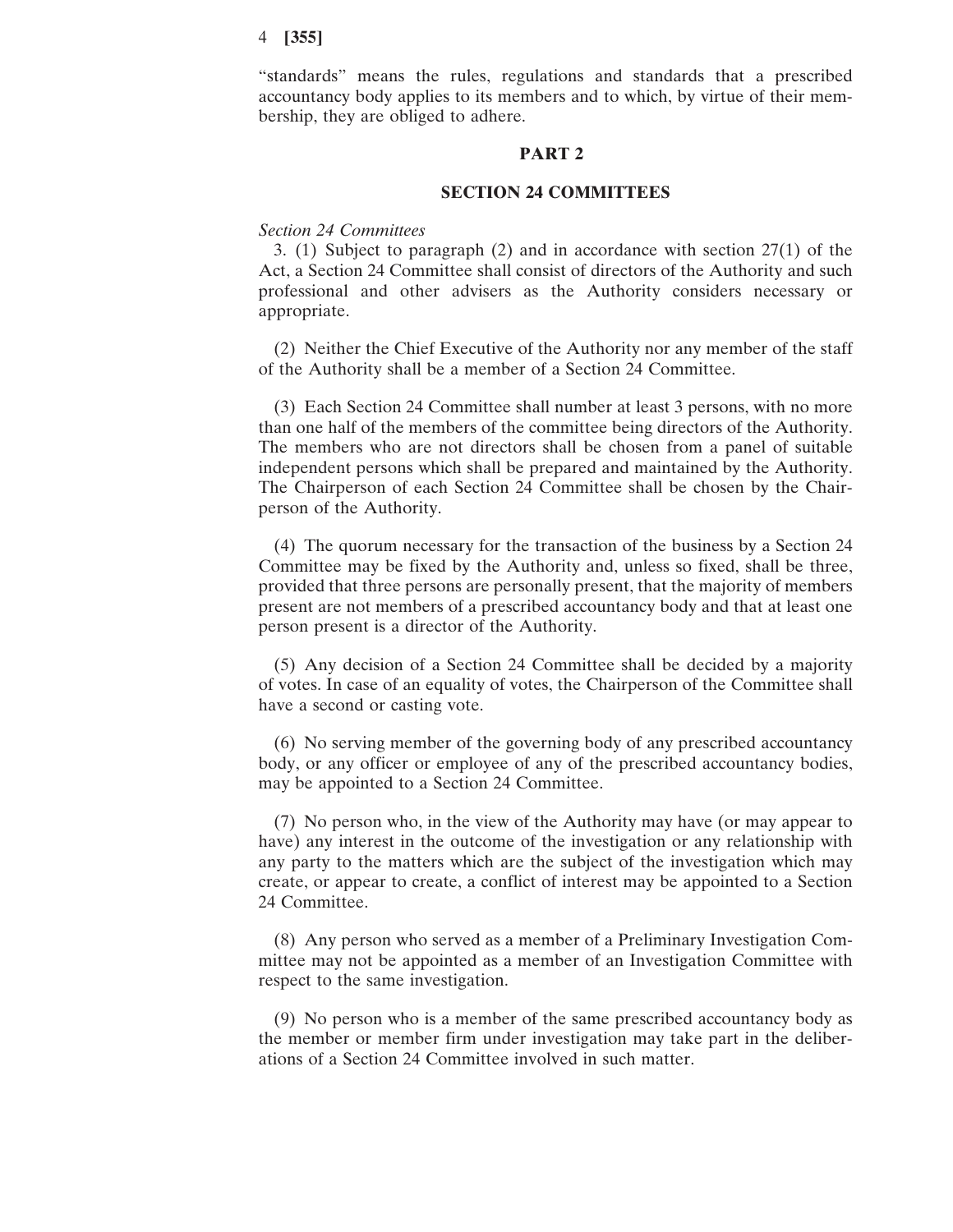(10) The Secretary to the Authority or another person selected and appointed by the Authority may act as Secretary to a Section 24 Committee.

#### *Preliminary Investigation Committee*

4. (1) If, in the Authority's opinion, it is appropriate or in the public interest to undertake a preliminary investigation into a possible breach of a prescribed accountancy body's standards, then the Authority may appoint a Preliminary Investigation Committee ("Preliminary Investigation Committee"), to determine whether the Authority should initiate a full investigation.

(2) In appointing a Preliminary Investigation Committee, the Authority shall be deemed to have delegated to that Preliminary Investigation Committee such of its functions and powers under section 24 of the Act as are required to conduct the functions of the Preliminary Investigation Committee for which these Regulations provide.

(3) No preliminary investigation may be undertaken into a matter that is, or has been, the subject of an enquiry under section 23 of the Act relating to such member except with the permission of the High Court.

(4) Save in exceptional cases, the Authority should not refer the matter to a Preliminary Investigation Committee on the basis of an anonymous complaint.

(5) The Preliminary Investigation Committee shall notify the member affected and the prescribed accountancy body of which the member is a member of its appointment and of the initiation of the Preliminary Investigation.

(6) A full investigation will be initiated if the Preliminary Investigation Committee determines that:

- (*a*) there is a *prima facie* case that a member has breached a prescribed accountancy body's standards; and
- (*b*) in its opinion, it is appropriate or in the public interest that there should be a full investigation by the Authority into such possible breach.

(7) In determining whether it is appropriate or in the public interest that there should be such a full investigation, the Preliminary Investigation Committee shall take into account such matters as it considers appropriate, including but not limited to the question (*a*) of whether the possible breach has already been investigated or is in the course of investigation by a prescribed accountancy body or another supervisory body, and (*b*) of whether a possible breach ought to be referred to a prescribed accountancy body or another supervisory body for investigation.

(8) Where the Preliminary Investigation Committee forms the view that a matter before it ought to be referred to a prescribed accountancy body or another supervisory body for investigation, it will refer the matter to such prescribed accountancy body or other supervisory body, provided however that the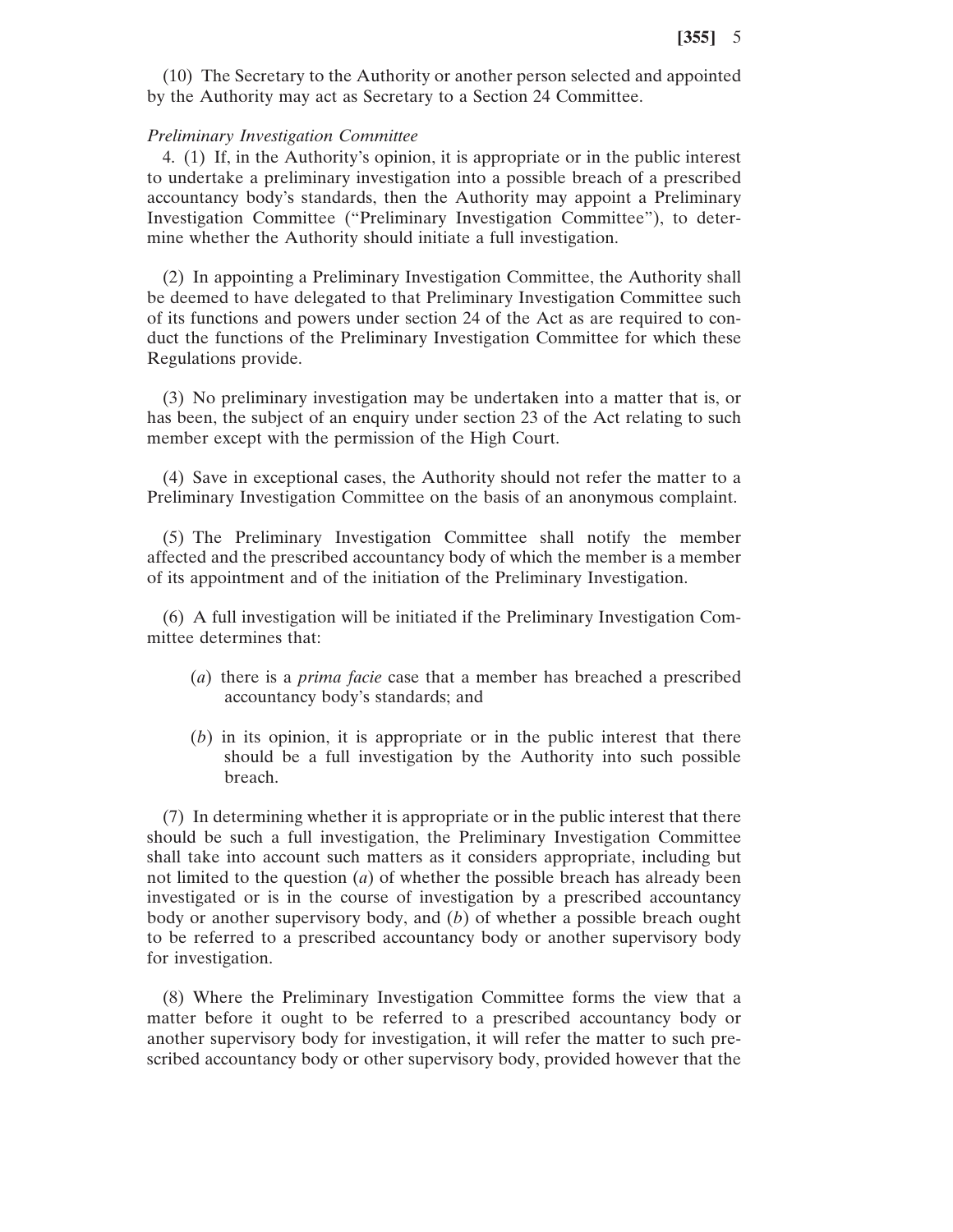Authority shall subsequently be entitled to refer the same matter once again to the Preliminary Investigation Committee for its consideration.

(9) Where the Preliminary Investigation Committee forms the view that the matter before it is better dealt with by way of the exercise by the Authority of any of its other powers, or by way of recommendations and observations by the Authority, rather than through the initiation of a full investigation, it will report its view and the facts and circumstances of the matter to the Authority and the Authority may, if it considers it appropriate to do so, direct that the Preliminary Investigation Committee report such facts and circumstances to the Chief Executive and the Head of Regulatory and Monitoring Supervision of the Authority.

(10) If, in the course of considering whether there is a prima facie case that a member has breached the standards of the prescribed accountancy body and whether a full investigation should be initiated, the Preliminary Investigation Committee discovers facts or circumstances which appear to warrant examination but which are outside the scope of its remit, the Preliminary Investigation Committee will report such facts and circumstances to the Authority and the Authority may, provided such matters fall within the scope of section 24 of the Act, direct in writing that the scope of the preliminary investigation shall include such facts or circumstances and shall inform the member and relevant prescribed accountancy body accordingly.

(11) For the avoidance of doubt and for the purpose of these Regulations, a preliminary investigation shall only be initiated where the alleged breach of the standards of a prescribed accountancy body occurred after 3 February, 2006.

(12) The Preliminary Investigation Committee may, if considered appropriate and in accordance with law, inform the complainant, if any, of the appointment of the Preliminary Investigation Committee, of the initiation of the preliminary investigation and of any extension of the scope of the preliminary investigation made under paragraph (10), if such extension is relevant to such complainant.

(13) The Preliminary Investigation Committee shall, prior to making a determination under paragraph (6), provide the member that is the subject of the preliminary investigation and the prescribed accountancy body of which the member is a member with:

- (*a*) a statement of the grounds upon which the preliminary investigation has been initiated;
- (*b*) any relevant information and copies of all relevant documentation relating to such grounds; and
- (*c*) an opportunity to comment in writing on such grounds, documentation and information, if any.

(14) The Preliminary Investigation Committee shall reach its determination on the basis of written material alone. To assist the Preliminary Investigation Committee in determining whether there is a *prima facie* case that a member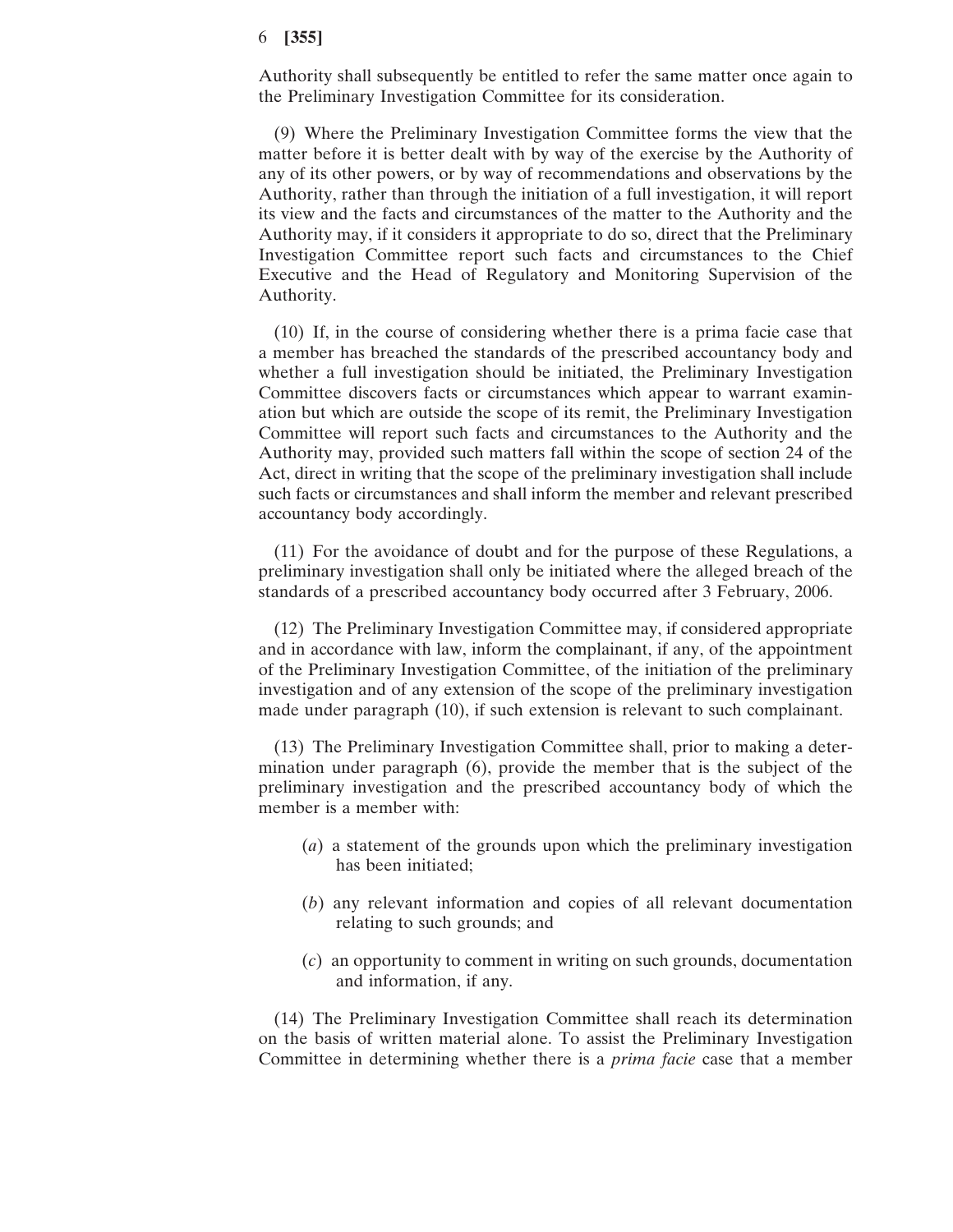has breached the standards of a prescribed accountancy body and whether a full investigation should be initiated, the Committee may require any relevant person to do one or more of the following:

- (*a*) provide to the Preliminary Investigation Committee all books or documents relating to the preliminary investigation that are in the relevant person's possession or control; and
- (*b*) give the Preliminary Investigation Committee any other assistance in connection with the investigation that the relevant person is reasonably able to give.

(15) The Preliminary Investigation Committee may also consider any submissions made to it during its preliminary investigation by any person (including a complainant, a prescribed accountancy body or any member) if it determines that such submissions are relevant to the matters at issue. It is not possible, however, to guarantee the anonymity or the confidentiality of a submission received from any person, including a complainant who participates in a preliminary investigation.

(16) The Preliminary Investigation Committee shall complete its determination as expeditiously as is reasonably practicable and shall notify the Authority, the relevant prescribed accountancy body, and the member who is the subject of the investigation of the decision made by it. If considered appropriate and in accordance with law, the Preliminary Investigation Committee at its sole discretion may notify the complainant, if any, of such decision.

(17) Confidential information provided in confidence by a Preliminary Investigation Committee to any person, including a member or a prescribed accountancy body under these Regulations, and any confidential information submitted by any person to the Preliminary Investigation Committee under these Regulations, shall be treated as information the disclosure of which to any other party, save as herein provided, is governed by the provisions of section 31 of the Act.

## *Investigation Committee*

5. (1) Where the Preliminary Investigation Committee notifies the Authority of its determination that:

- (*a*) there is a *prima facie* case that a member has breached the standards of the prescribed accountancy body of which he or she is a member; and
- (*b*) in its opinion, it is appropriate or in the public interest that there should be a full investigation by the Authority into such possible breach,

the Authority shall appoint a committee to conduct a full investigation on behalf of the Authority ("Investigation Committee'').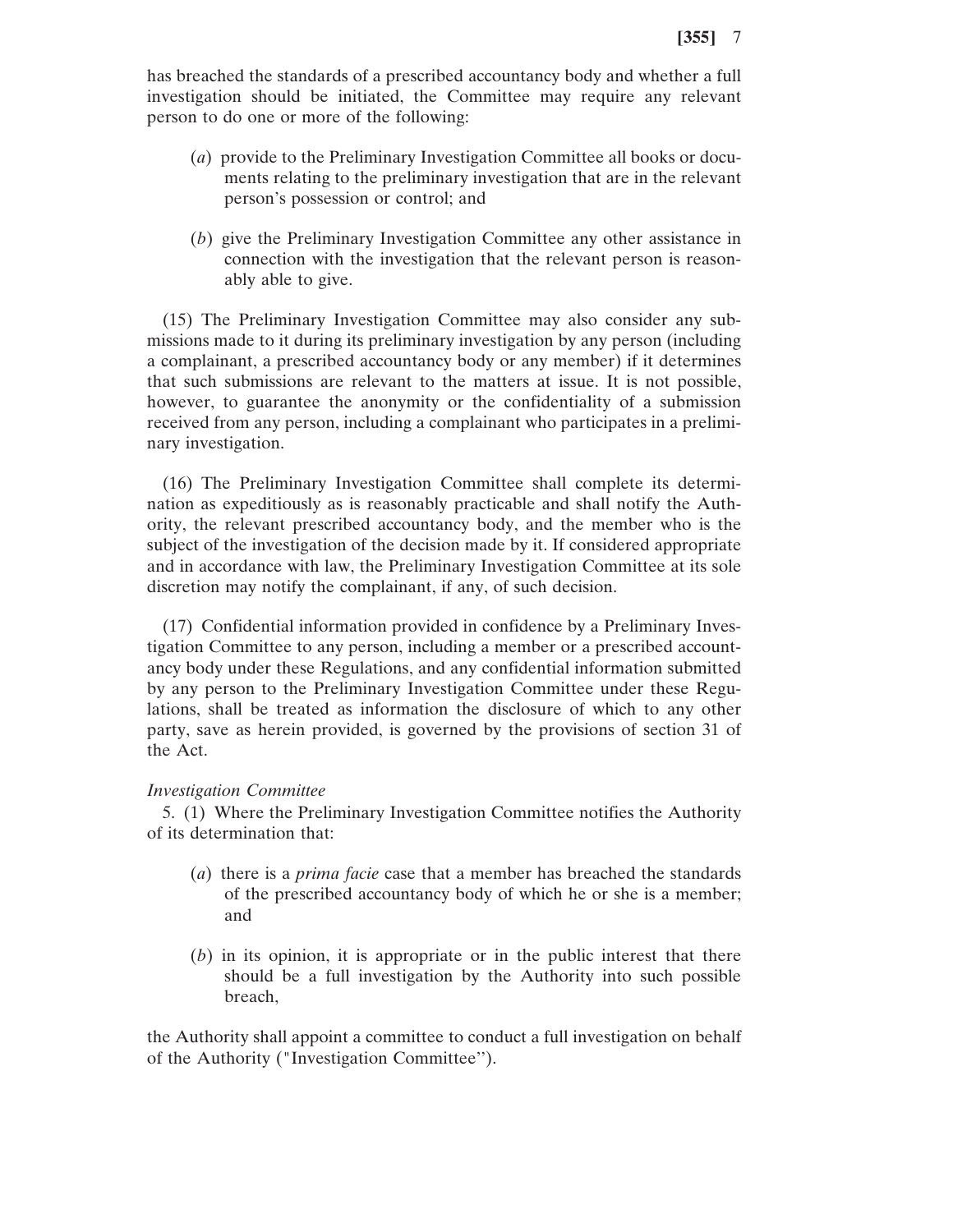(2) Where an application to the High Court under section 23(4) of the Act has occurred and where the relevant permission under section 23(4) has been given by the High Court, the Authority shall appoint an Investigation Committee to conduct a full investigation on behalf of the Authority.

(3) In appointing an Investigation Committee, the Authority shall be deemed to have delegated to that Investigation Committee such of its functions and powers under section 24 of the Act as are required by the Investigation Committee to conduct the full investigation for which these Regulations provide.

(4) The Investigation Committee shall issue a Notice to the member who was the subject of the determination of the Preliminary Investigation Committee under paragraph (1), or the decision of the High Court under section 23(4) as appropriate, setting out:

- (*a*) a statement of the allegations against the member;
- (*b*) formal notification of the Authority's decision to establish an Investigation Committee, or the decision of the High Court under section 23(4) of the Act as appropriate, and the composition of the Committee;
- (*c*) all documents and any other material that will be presented to the Investigation Committee, provided that the Investigation Committee will be entitled subsequently to give notice of further documents to the member;
- (*d*) the Investigation Committee's powers of investigation to:
	- (i) require production to the Investigation Committee of all books or documents relating to the investigation that are in the relevant person's possession or control;
	- (ii) require a relevant person to attend before the Investigation Committee;
	- (iii) require a relevant person to give the Investigation Committee any other assistance in connection with the investigation that the relevant person is reasonably able to give; and
	- (iv) conduct oral hearings;
- (*e*) a statement to the effect that, within a reasonable period of time, as specified in the Notice, the member may make submissions in writing to the Investigation Committee, requesting an oral hearing; and
- (*f*) a statement that the Investigation Committee shall conduct the investigation, and may conduct an oral hearing, irrespective of whether submissions referred to in subparagraph (*e*) above are made.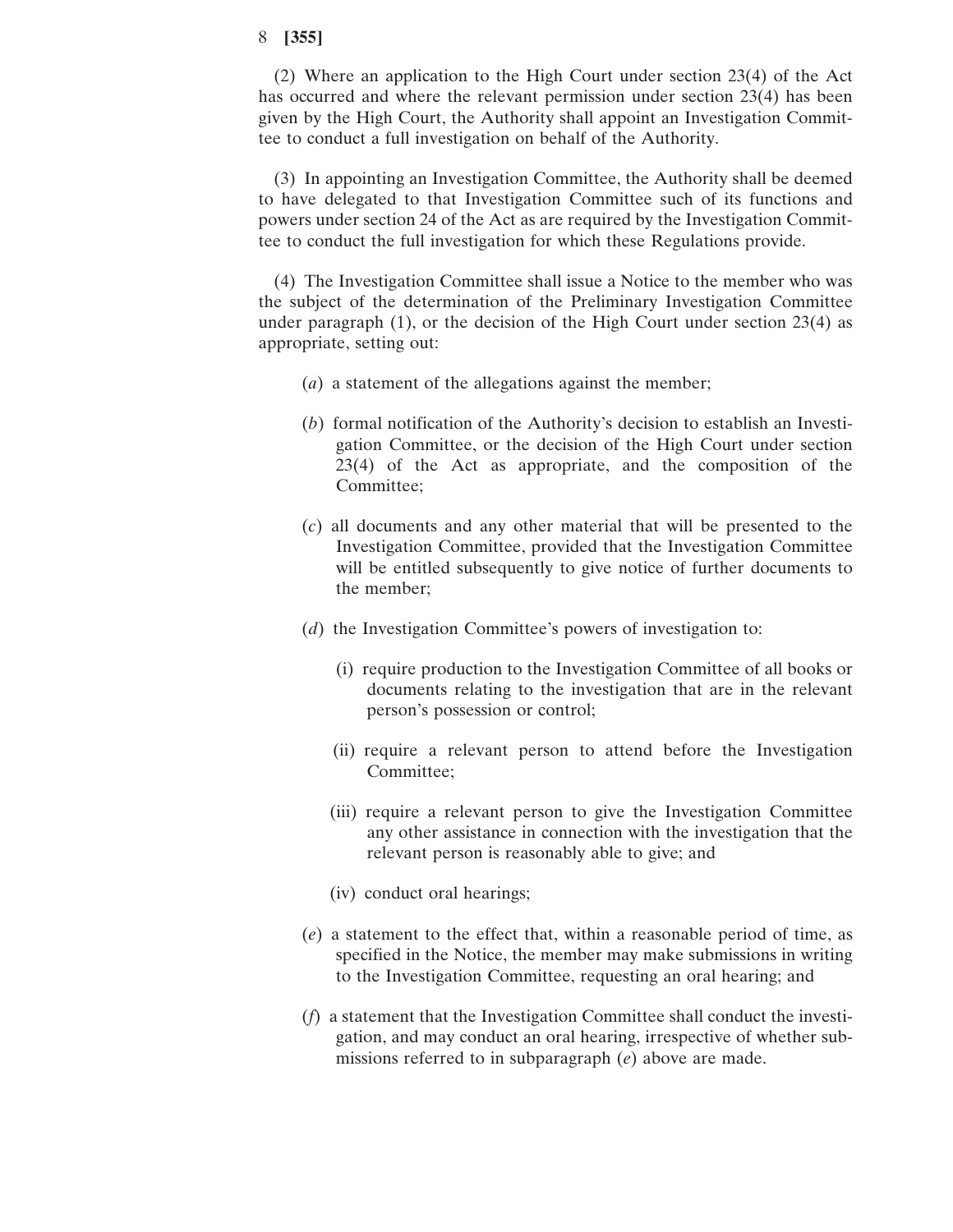(5) The Investigation Committee shall notify the prescribed accountancy body (whose member is the member the subject of the full investigation) of the appointment of the Investigation Committee and of the initiation of the full investigation, and may forward such material to the prescribed accountancy body as the Investigation Committee considers necessary to enable it to make observations upon the investigation.

(6) An Investigation Committee may, if considered appropriate and in accordance with law, notify or direct the notification of any other relevant person, including a complainant, if any, of the appointment of the Investigation Committee and of the initiation of the full investigation, and may forward such material to the complainant as is necessary to enable him or her to make observations upon the investigation.

(7) It is not possible to guarantee the anonymity of, or the confidentiality of observations received from, any person, including a complainant.

(8) An Investigation Committee shall conduct a full investigation into whether the member has breached the standards of the relevant prescribed accountancy body and, if the Investigation Committee makes a finding that the allegation is proved under Regulation  $10(1)$ , shall determine what sanctions, if any, to impose under these Regulations.

(9) Information provided in confidence by an Investigation Committee to any person, including a prescribed accountancy body or a member under these Regulations, and any confidential information submitted by any person to the Investigation Committee under these Regulations shall remain confidential and shall be treated as information the disclosure of which to any other party save as herein provided is governed by the provisions of section 31 of the Act.

#### *Appointment of Legal Advisers*

6. The Authority may appoint legal advisers to provide assistance to a Section 24 Committee, to bring evidence against the member the subject of the preliminary or full investigation before a Section 24 Committee and to act otherwise as considered appropriate. A legal adviser may also examine witnesses, participate in any oral hearing and perform any other functions necessary or as required for the conduct of the investigation.

#### *Conduct of the full Investigation*

7. (1) An Investigation Committee established under these Regulations shall consider any submissions made by the member concerned and may conduct such investigations as the Investigation Committee considers appropriate before issuing its decision. Such investigations shall be conducted in accordance with rules of fair procedure and natural and constitutional justice.

(2) An Investigation Committee may also consider any submissions made to it during the full investigation by any other person (including a complainant and a prescribed accountancy body) if it determines that such submissions are relevant to the matters at issue. It is not possible, however, to guarantee the anonymity of, or the confidentiality of a submission received from, any person, including a complainant who participates in a full investigation.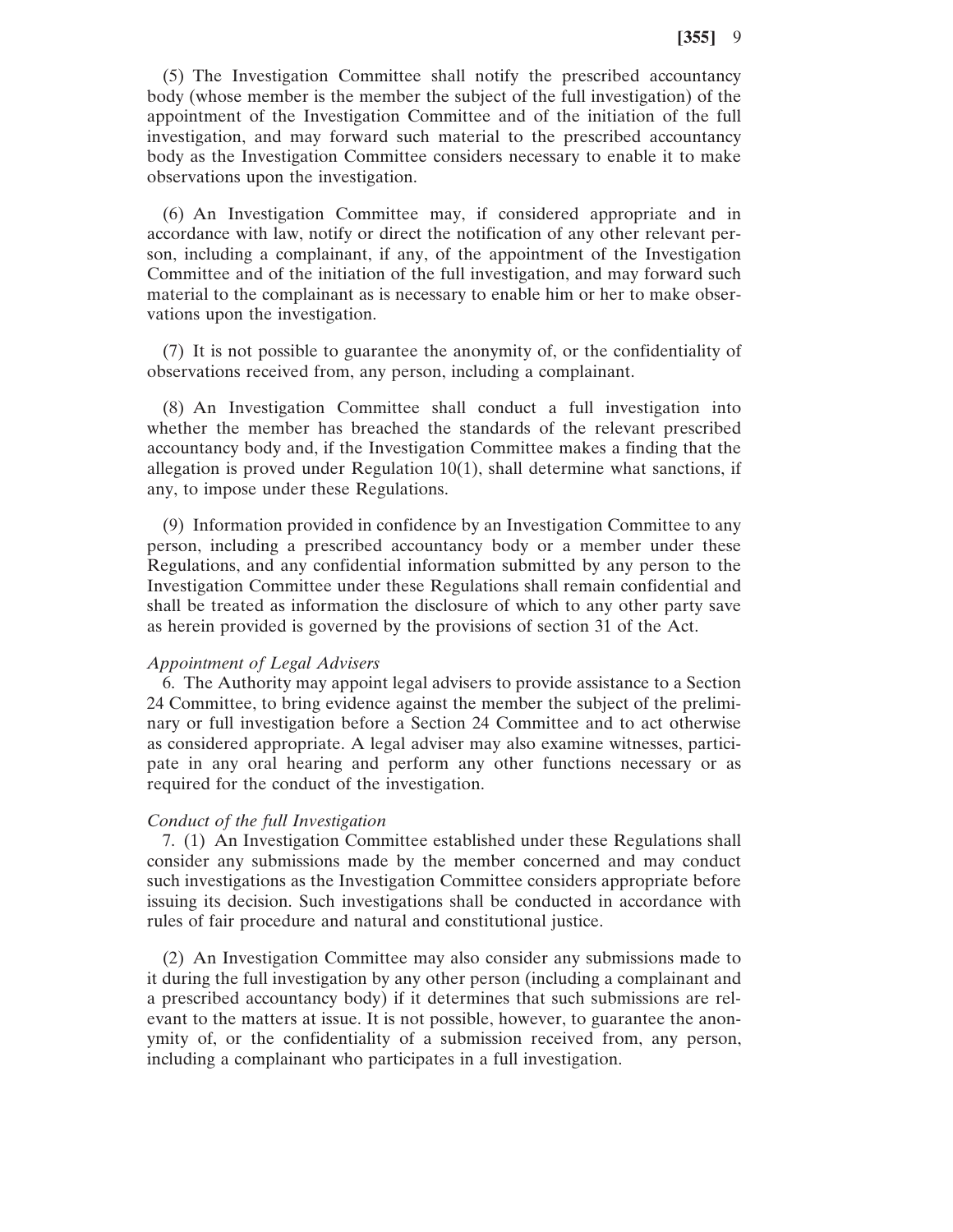(3) A member may submit any statement or information in answer to the allegation(s) within the time provided by the Investigation Committee, which shall be reasonable under the circumstances.

(4) An Investigation Committee may require any relevant person to do one or more of the following:—

- (*a*) produce to the Investigation Committee all books or documents relating to the investigation that are in the relevant person's possession or control;
- (*b*) attend before the Investigation Committee; and
- (*c*) give the Investigation Committee any other assistance in connection with the investigation that the relevant person is reasonably able to give.

(5) An Investigation Committee may for the purposes of exercising its functions under these Regulations conduct an oral hearing.

(6) The Investigation Committee may, for the purposes of an investigation, and whether in the context of an oral hearing or otherwise:

- (*a*) examine on oath, either by word of mouth or on written interrogatories, a relevant person;
- (*b*) administer oaths for the purposes of the examination; and
- (*c*) record in writing, the answers of a person so examined and require that person to sign them.

(7) An Investigation Committee may take into account any relevant information, whether or not such evidence would be admissible in a court. The strict rules of evidence do not apply to the full investigation, although the Investigation Committee will employ fair procedures.

(8) Any information produced or answer given by a member of a prescribed accountancy body in compliance with a requirement under these Regulations may be used in evidence against the member in any proceedings whatsoever, save proceedings for an offence (other than perjury in respect of such an answer).

- (9) Nothing in these Regulations:
	- (*a*) compels the disclosure by any person of any information that the person would be entitled to refuse to produce on the grounds of legal professional privilege, or
	- (*b*) authorises the inspection or copying of any document containing such information that is in the person's possession.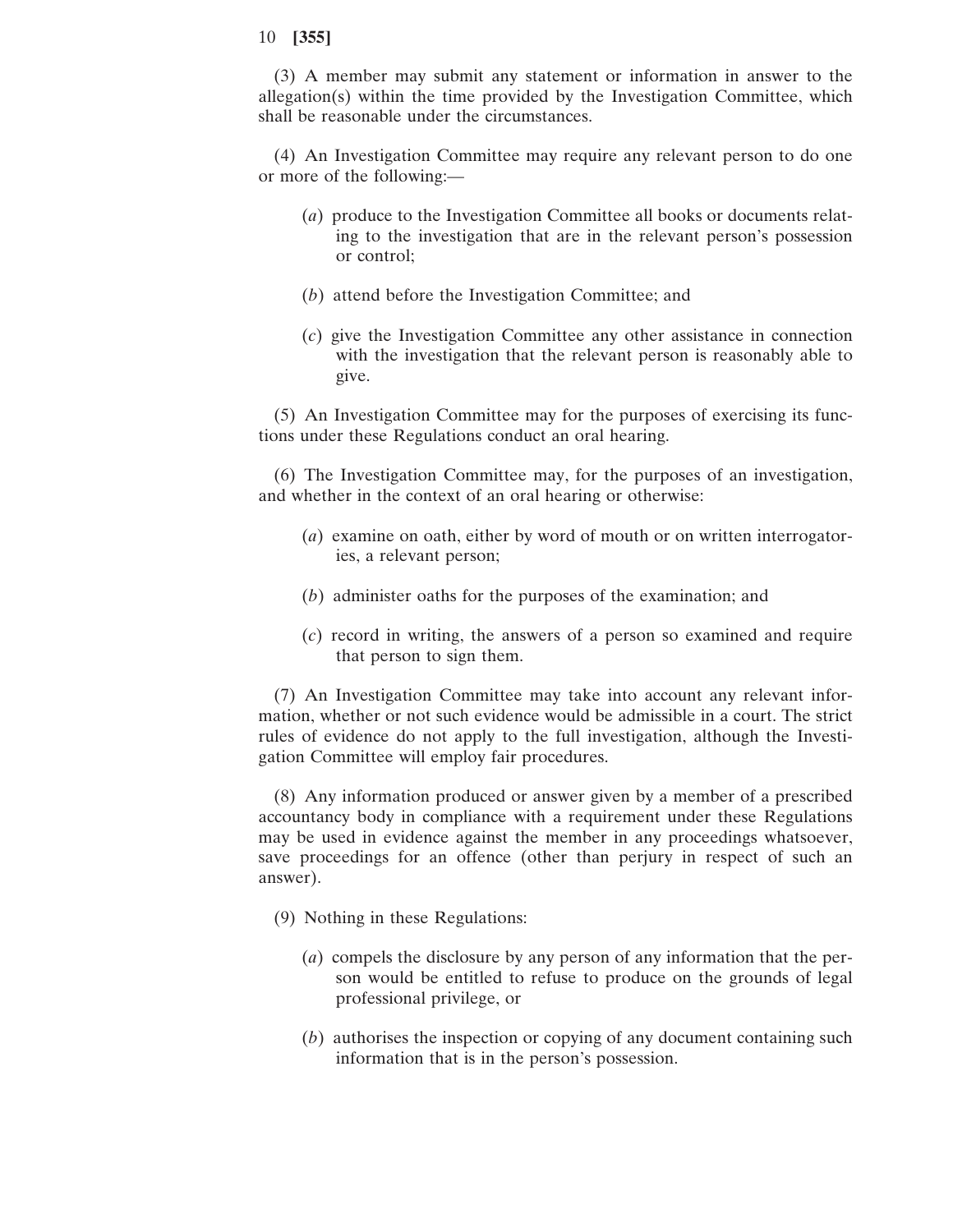(10) The production of any books or documents under these Regulations by a person who claims a lien on the books or documents does not prejudice the lien.

## *Oral Hearings*

8. (1) As provided for by section 28(1) of the Act, the Investigation Committee may conduct an oral hearing at its own behest or upon the reasonable request of the member that is the subject of the investigation if it considers that an oral hearing is necessary and appropriate in order to conduct the investigation.

(2) Members of the public shall be admitted to oral hearings, provided however that—

- (i) an Investigation Committee may, at its sole discretion, exclude the public from all or part of a hearing to the extent it considers it necessary, for example, where, in the opinion of the Investigation Committee, the circumstances are such that holding an oral hearing, or part thereof, in public would prejudice the interests of justice or adversely affect to an undue extent the rights of a third party, and
- (ii) an Investigation Committee shall in any event exclude the public from all or part of a hearing where, in the opinion of the Investigation Committee, the admission of the public would lead to the disclosure to the public of information falling within the scope of section 31(1) of the Act.

(3) Any member of an Investigation Committee who is absent during an oral hearing shall not take part in the deliberations on, and the making of, the decision of the Investigation Committee.

(4) Oral hearings shall be conducted in accordance with rules of fair procedure and natural and constitutional justice. Without prejudice to the generality of that provision, where an oral hearing is taking place, the Investigation Committee will, save as may be appropriate, permit the member concerned:

- (*a*) to be legally represented;
- (*b*) to call and to give evidence;
- (*c*) to present information and submissions in his or her behalf; and
- (*d*) to cross-examine witnesses

during the oral hearing.

(5) Subject to Section 31 of the Act, an Investigation Committee may, at its sole discretion, permit any other person with an interest in the proceedings (including a complainant and a prescribed accountancy body) to participate in an oral hearing and to present relevant information and submissions on his or her behalf.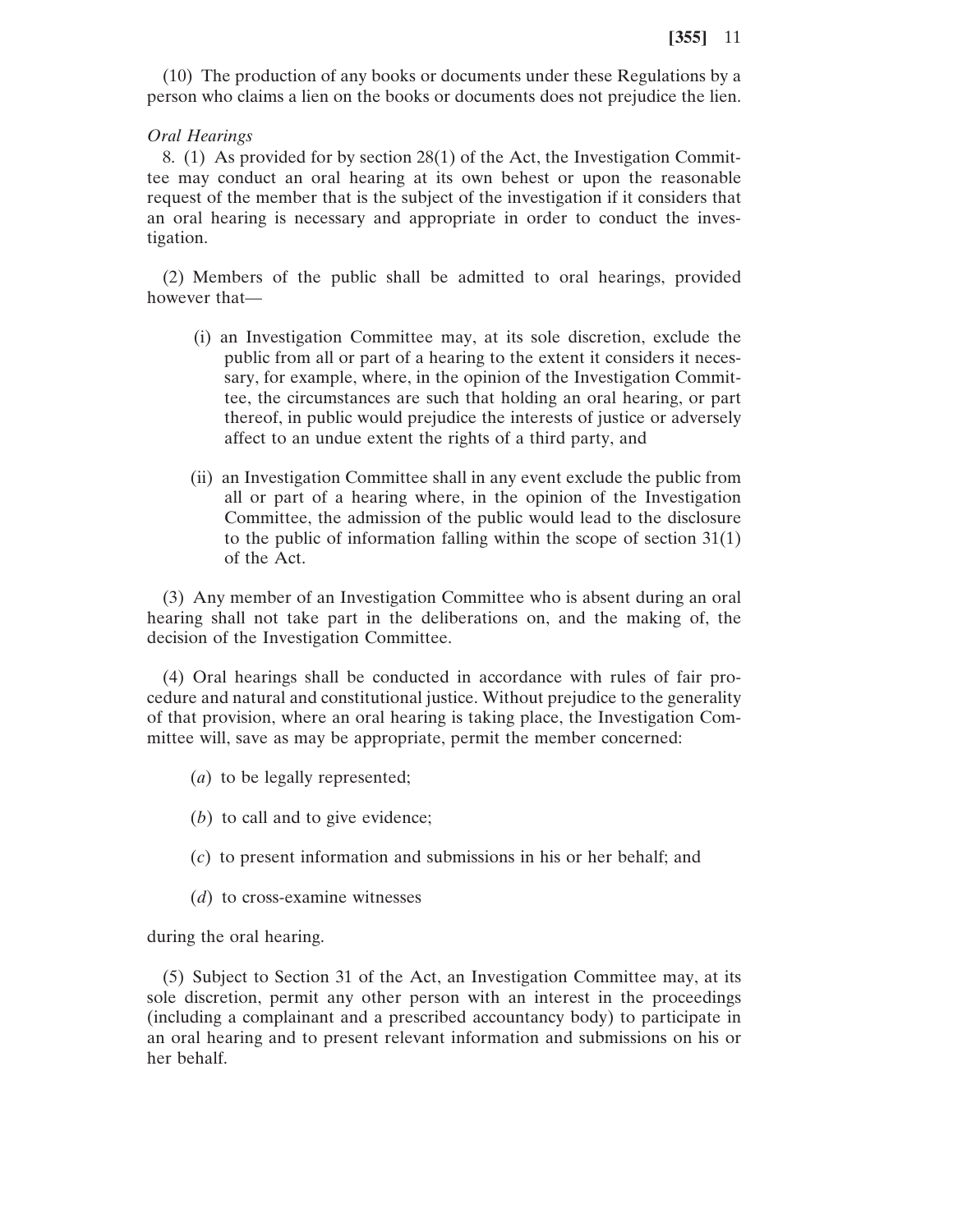## *Standard of Proof*

9. The standard of proof on which an Investigation Committee shall make its findings is on the balance of probabilities.

## *Decision of the Authority*

10. (1) An Investigation Committee shall, in respect of each alleged breach of a standard of a prescribed accountancy body, make a finding either that the allegation is proved or that the allegation is not proved.

(2) Where the Investigation Committee makes a finding that an allegation is proved it will make a decision as to:

- (*a*) which, if any, of the sanctions set out in Regulation 11(1) shall apply; and
- (*b*) the amount (if any) that the member is liable to pay to the Authority towards its costs in investigating and determining the case.

(3) An Investigation Committee shall issue its decision to the Authority when its decision is made, which shall occur as soon as is reasonably practicable from the date of the initiation of the full investigation, taking into account the circumstances of the case.

(4) An Investigation Committee's decision must provide the reasons underlying its decision, including any decision that there has not been a breach.

(5) An Investigation Committee's decision shall set out the sanctions to be imposed and the reasons underlying the imposition of such sanctions and the amount (if any) that the member is liable to pay to the Authority towards its costs in investigating and determining the case.

(6) The decision of the Investigation Committee issued to the Authority under paragraph (3) shall be the decision of the Authority.

(7) Where an Investigation Committee notifies the Authority of a finding that an allegation has been proved, the Authority shall—

- (*a*) issue the member and the prescribed accountancy body of which the member is a member and any other relevant person as may be determined by the Authority with a copy of the findings of the Investigation Committee, including the decision of the Investigation Committee as to the imposition of sanctions, if any, and the amount that the member is liable to pay to the Authority under section  $24(7)(a)$ or (*b*) of the Act, if any;
- (*b*) advise the member of the Authority's obligation to seek and obtain High Court approval for decisions to require the payment of an amount under section  $24(7)(a)$  or (*b*) of the Act;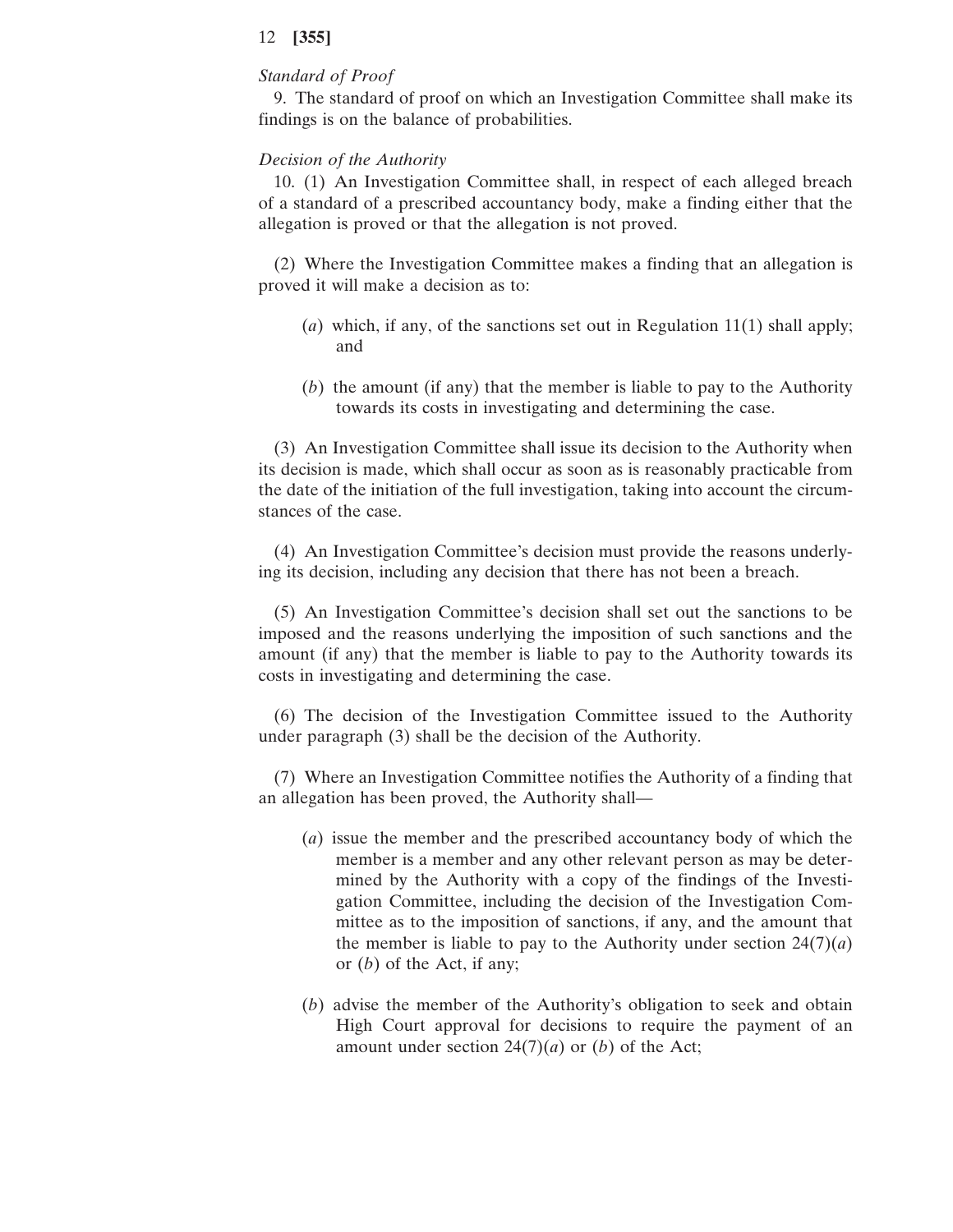- (*c*) advise the affected member of the right of appeal to the High Court under section 24(8) of the Act and the time limits for making such an appeal; and
- (*d*) advise the affected member that the Authority may, in accordance with the provisions of section  $31(3)(a)$  of the Act, publish details of the decision.

(8) Where the Investigation Committee notifies the Authority of a finding that an allegation has not been proved, the Authority shall issue the relevant prescribed accountancy body and the member concerned with a statement to that effect.

## *Sanctions*

11. (1) In the case of a finding that an allegation has been proved, the Investigation Committee may impose on the member any sanction to which the member is liable under the approved constitution and bye-laws of the prescribed accountancy body (including a monetary sanction). The Investigation Committee shall not impose a sanction on a member unless the relevant prescribed accountancy body could, if finding the member guilty of the breach in question, have imposed that sanction upon him. In addition, the member is liable to pay the amount specified by the Authority towards its costs in investigating and determining the case.

(2) In determining the level of sanctions to apply, the Investigation Committee will have regard to all of the circumstances of the matter, which may include, among other things, the following factors:

- (*a*) whether the failure to comply with the standard(s) was deliberate, dishonest, reckless or negligent;
- (*b*) the duration and frequency of the breach of standard; and
- (*c*) the gravity and nature of the breach of standard.

(3) The Investigation Committee shall set out in its decision issued to the Authority under Regulation 10(3) the reasons underlying the imposition or nonimposition of sanctions and the level and type of any sanctions imposed.

#### *When Decision takes effect*

12. A decision of the Authority requiring the payment of an amount under Regulation 11(1) takes effect when such decision is confirmed by the Court either on appeal by the member under section 24(8) of the Act or on application by the Authority under section 29(6) of the Act.

#### *Appeal*

13. A member may appeal a decision of the Investigation Committee to the High Court within three months after the member has been notified by the Authority of the Investigation Committee's decision pursuant to Regulation  $10(7)$ .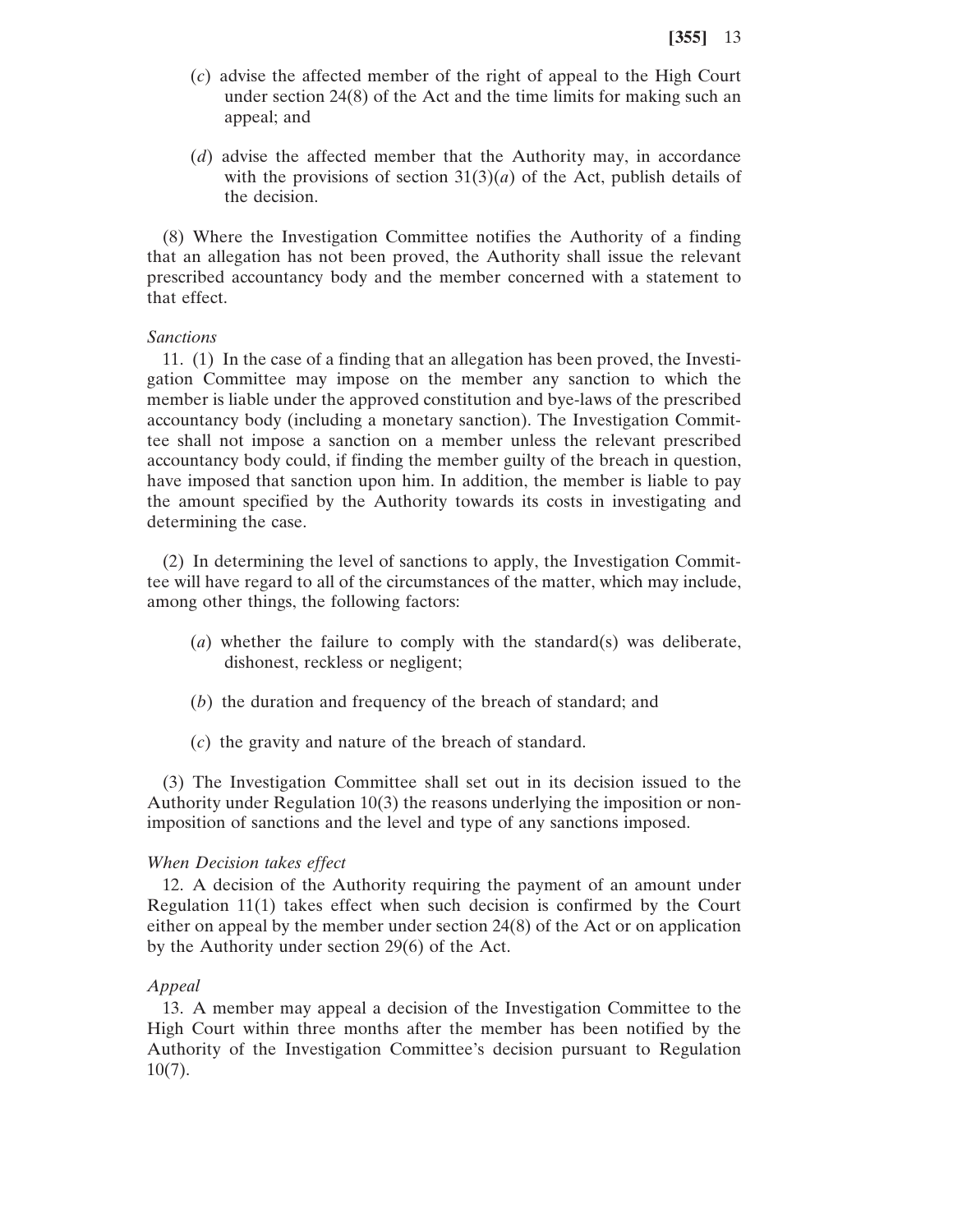## *Publication of decision*

14. Subject to the provisions of section  $31(3)(a)$  of the Act, the Authority may publish a decision made under these Regulations and the grounds on which the decision was made in any manner in which it sees fit after giving written notice of no less than 3 months to the member concerned of its intention to do so and in such manner as it thinks fit, provided that, in the event of the member exercising his or her right of appeal to the High Court, there shall be no such publication until after the conclusion of the appeal.

#### *Settlement*

15. (1) At any time prior to the conclusion of an investigation, the matter may be resolved by entering into a binding settlement agreement between the Authority and the member that is the subject of the investigation, whereby the Authority can make on consent a decision under section 24(7) of the Act.

(2) Any proposed settlement between the Authority and a member must be approved by parties who are duly authorised to sign on behalf of each party.

(3) Any proposed settlement must be approved by a majority of the members of the Authority. Directors of the Authority who served as members of any Section 24 Committee that conducted proceedings in the matter shall not take part in the decision of the Authority as to whether to approve a proposed settlement.

(4) The Authority may, in its absolute discretion but subject to section 31 of the Act, publish notice of any decision reached on foot of a settlement agreement and the terms thereof in summary form or in its entirety after giving written notice of no less than 3 months to the member or members concerned unless it determines that such publication would be contrary to the public interest or otherwise inappropriate.

#### *Notices*

16. (1) Where any document is required or authorised by or under these Regulations to be furnished to any person, unless otherwise expressly provided under a Regulation, such document shall be furnished by delivering it to that person or by sending it by registered post in an envelope addressed to that person at his or her last known place of business or residence in the State or, if the person is a member, at the last address last notified by him or her to the prescribed accountancy body to which he or she belongs.

(2) In the case of a member firm, subject to paragraphs (3) and (4) below, all notices and other communications required by these Regulations to be given or made to a member firm shall be delivered to the senior member/partner or equivalent in the case of a partnership, or to the managing director or equivalent in the case of a body corporate, at its present or last known principal place of business. If a member firm so requests in writing, all notices and communications directed to that member firm may thereafter be addressed to a partner designated by such member firm to receive them on behalf of the member firm.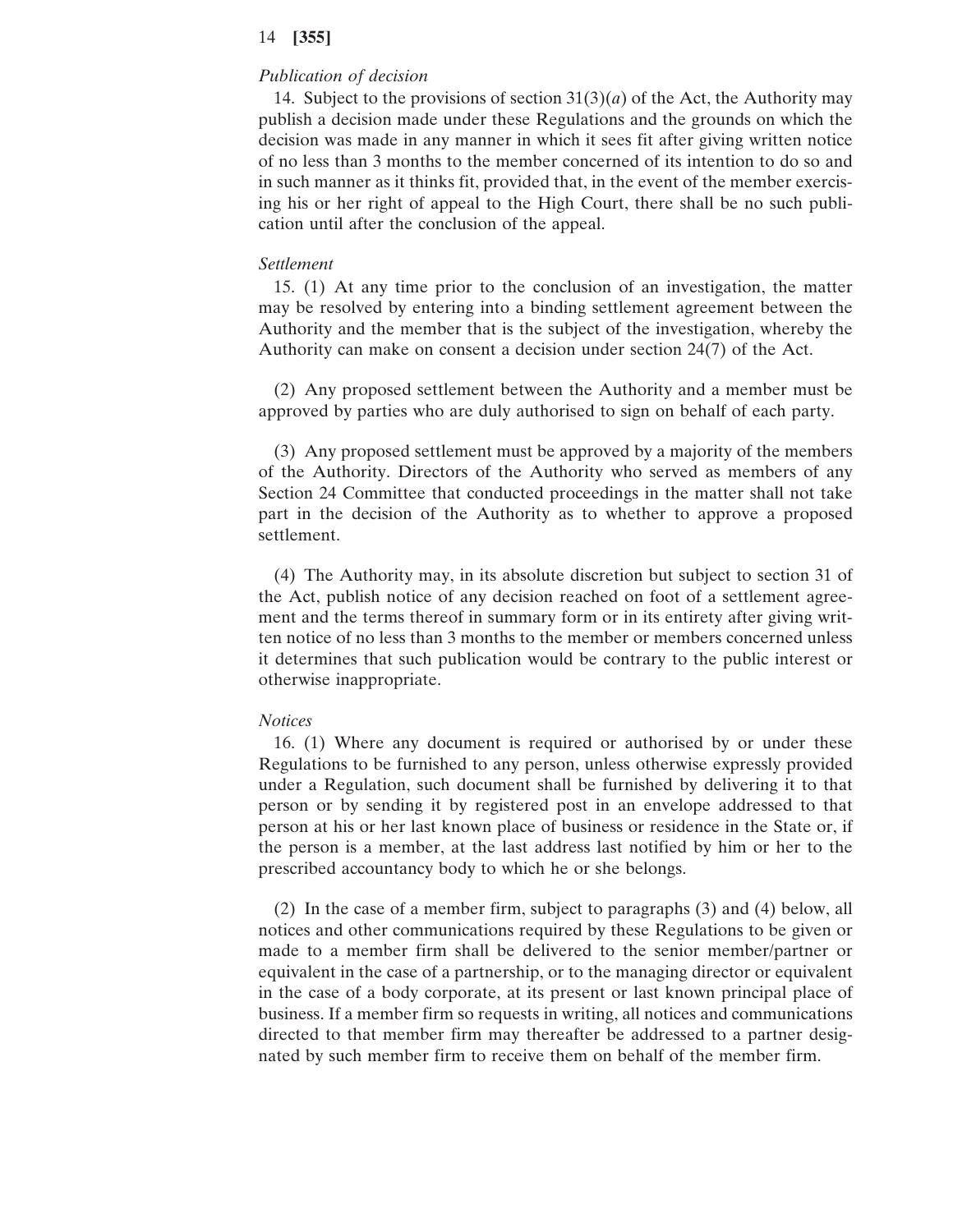(3) If a member firm ceases to be a member firm, discontinues its business or otherwise ceases to exist, the Preliminary Investigation Committee or the Investigation Committee may designate a partner or equivalent in the case of a partnership, or the managing director or equivalent in the case of a body corporate, to receive all notices or documents to be given to such member firm by the Authority (subject to prior notice to all members who were partners at the material time in such member firm as far as is practical).

(4) If a member so requests in writing, all notices and communications directed to that member or member firm may thereafter be addressed to his or her legal adviser.

(5) Where a person to whom a document is required or authorised by these Regulations to be furnished is absent from the State, or his or her whereabouts are unknown and cannot be ascertained by reasonable enquiries, or where the document, having been sent by registered post in the manner specified in paragraphs (1) to (2) has been returned undelivered, the Authority or other applicant may make application to the Court for an order for substituted service of notice of the content of the document, by advertisement or otherwise, as may seem just.

#### *Designation of an "authorised person" by a relevant person*

17. (1) Where a relevant person is a member firm, body corporate or prescribed accountancy body and the relevant person has an obligation to:

- (*a*) produce books or documents relating to the investigation that are in the relevant person's possession or control;
- (*b*) attend before the Preliminary Investigation or Investigation Committee;
- (*c*) give the Authority any other assistance in connection with the investigation that the relevant person is reasonably able to give;
- (*d*) attend any oral hearing; or
- (*e*) be examined under oath under Regulation 7(6);

that obligation shall be performed by an "authorised person", being either:

- (i) a partner designated by such member firm,
- (ii) a competent person designated by the body corporate, or
- (iii) a competent person designated by the prescribed accountancy body.

(2) A designation of an "authorised person" does not limit the Authority's power to require any relevant person (including any person who is, or was, an officer, employee or agent of any member firm, body corporate or prescribed accountancy body) to comply with any of the obligations listed above pursuant to any other provision of the Act.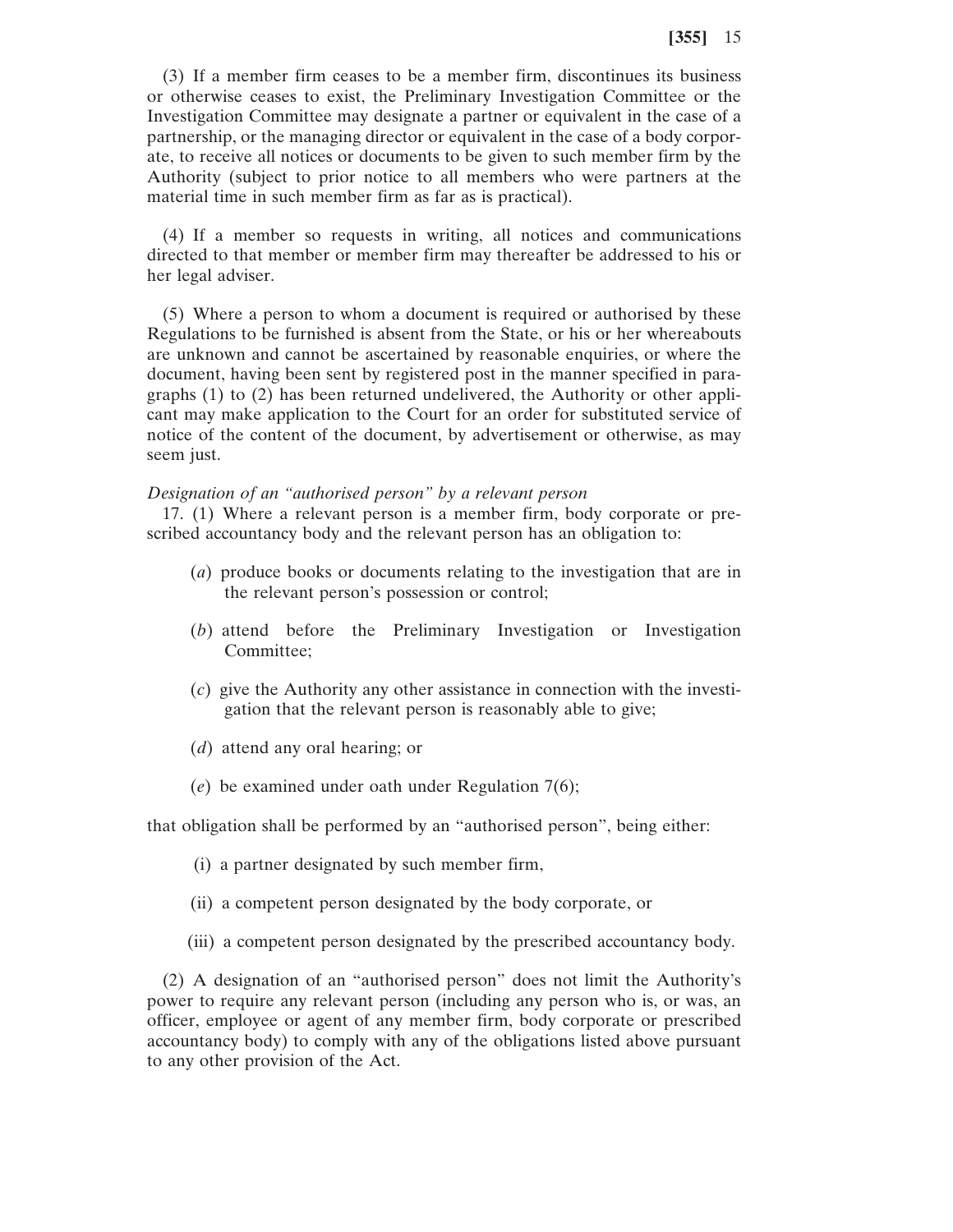(3) If a member firm, body corporate or prescribed accountancy body fails to designate a partner or competent person as an "authorised person", the Section 24 Committee, as appropriate, may do so.

(4) Where a member firm, body corporate or prescribed accountancy body has a right to submit any statement or information or to make oral and written submissions and any other right as provided in the Regulations, that right may be exercised by an "authorised person".

(5) The partner or competent person designated as an "authorised person" under paragraph (1) shall be authorised and competent to exercise the functions of the designated partner or competent person and to have the power to bind the member firm, body corporate or prescribed accountancy body with respect to the rights exercised and obligations performed on behalf of the member firm, body corporate or prescribed accountancy body, as relevant.

- (6) For the avoidance of doubt, anything said, done or omitted by:
	- (*a*) an employee of a member firm within the scope of his or her employment, actual or ostensible; or
	- (*b*) an agent of the member firm within the scope of his or her employment, actual or ostensible,

shall be taken as having been said, done or omitted by that member firm.

#### *Deferral of Investigation*

18. The investigation of the matter may, if the Preliminary Investigation or Investigation Committee so decides, be deferred, or where a Section 24 Committee's investigations have been commenced, suspended, if the relevant Committee decides that it is appropriate to do so, such as where, for example, criminal or civil proceedings concerning the matters under investigation are subsequently initiated or pending.

#### *Transcripts and copies of evidence*

19. (1) If so requested by any witness who has given oral evidence to it, the Investigation Committee may in its discretion provide that witness, at a charge, if any, to be determined by the Investigation Committee, with a transcript of his or her evidence.

(2) The Investigation Committee shall, at a charge, if any, to be determined by the Investigation Committee, provide a transcript of the proceedings and copies of any documentary evidence given before it, if so requested, to a member who is a party to the proceedings under these Regulations or their legal adviser.

## *Confidentiality of Information*

20. (1) All information that has not otherwise come to the notice of members of the public and which was obtained in performing the functions or exercising the powers of the Authority is subject to the confidentiality provisions imposed by section 31(1) of the Act.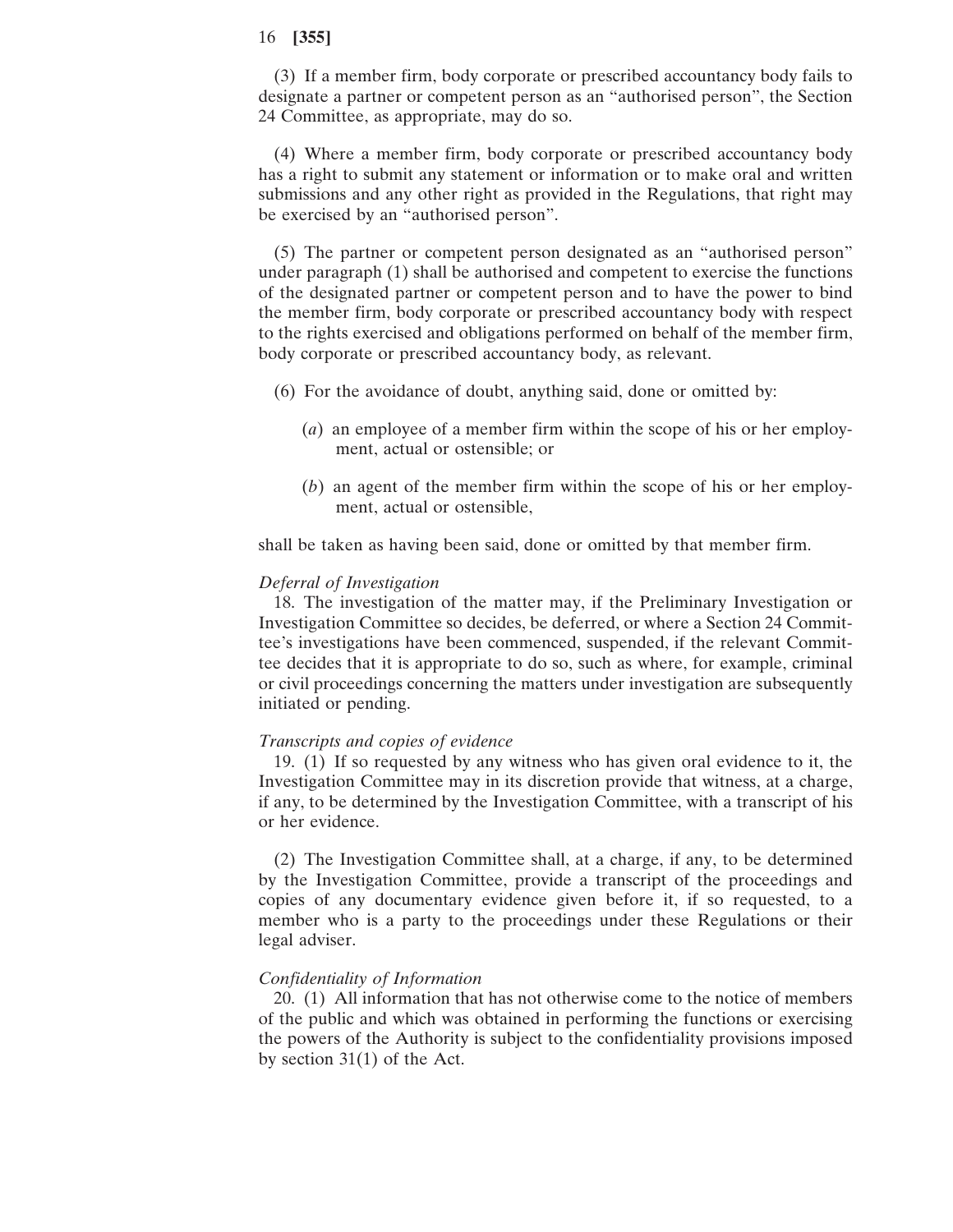(2) All persons who are involved in the investigatory process under the provisions of these Regulations are persons to whom section 31(1) of the Act applies, a breach of which may constitute a criminal offence and/or result in possible civil liability.

(3) Confidential information provided to the member under these Regulations shall be treated as information the disclosure to any other party of which may be prohibited under section 31 of the Act.

(4) Notwithstanding paragraphs (1) to (3), nothing in these Regulations prohibits the disclosure of information by any person during the course of the investigation under these Regulations:

- (*a*) at a public hearing;
- (*b*) to his or her legal advisers for the purposes of obtaining advice in relation to the Investigation;
- (*c*) if he is partner in or director of, or employed by, a member firm, to the partners in or directors of that firm;
- (*d*) to any person to whom disclosure is necessary for the purpose of ensuring fair procedures, or for the purpose of obtaining evidence, information or assistance in connection with the investigation; or
- (*e*) as otherwise required by these Regulations or by the law generally.

## *Payments*

21. (1) Any decision that a sum be paid must be complied with within 30 days from the date the decision becomes effective (unless the Authority otherwise agrees).

(2) Where the Investigation Committee makes a decision imposing a financial penalty and/or costs against a member, such monies shall be due from and paid by the member even if he or she ceased to be a member on or after the date of the issuance of notice of the Committee under these Regulations.

(3) Where the subject of the decision to pay a sum is a member firm, such monies—

- (*a*) shall be due from the member firm concerned; and/or
- (*b*) shall be jointly and severally due from, and shall be paid by, those members who were partners in, members of, directors of or the proprietor of such member firm during any part of the time relevant to the adverse finding or thereafter, whether or not they were members or it was a member firm during any part of that time; and/or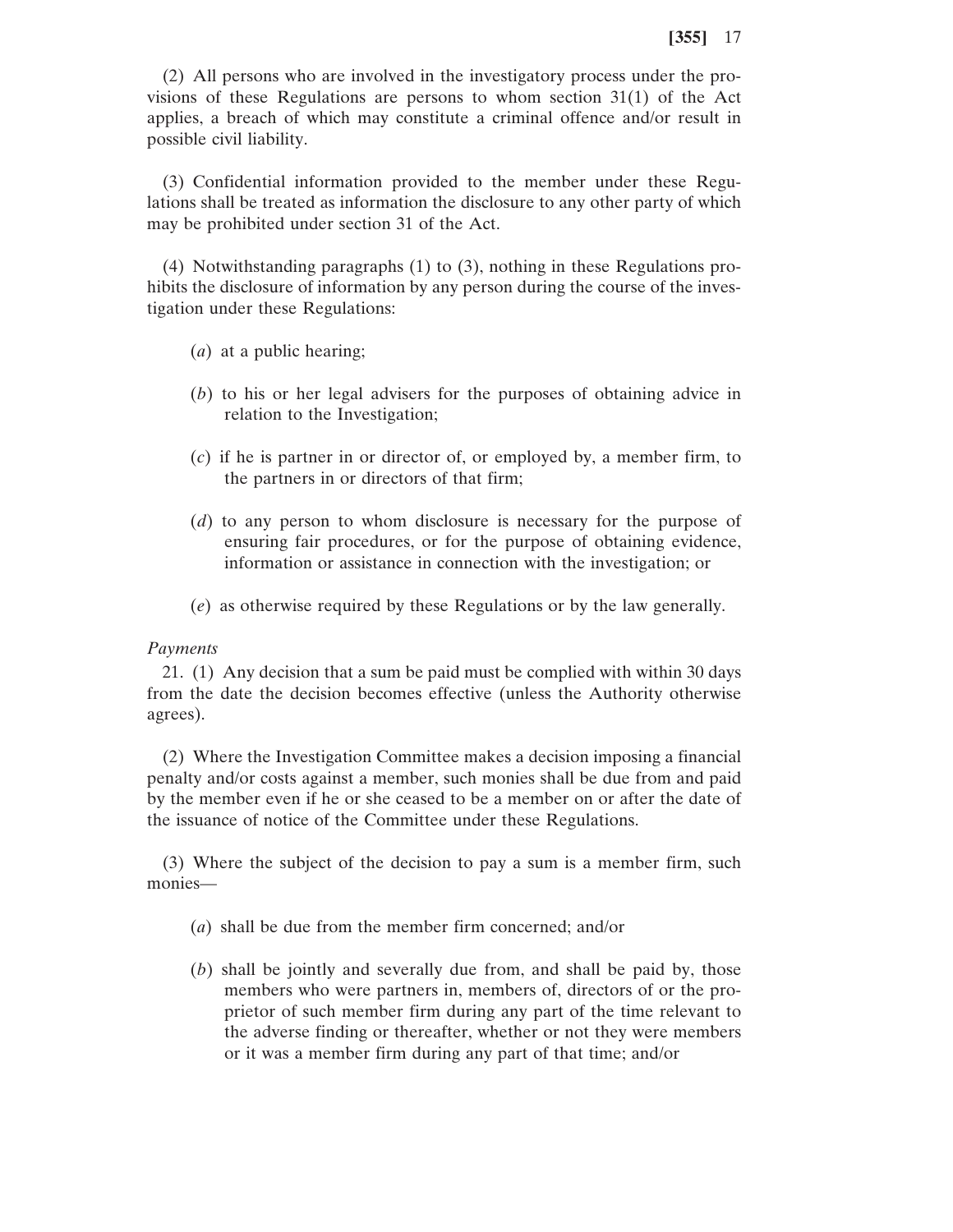- 18 **[355]**
	- (*c*) shall be so due from, and shall be paid by, the member firm and the persons referred to in Regulation  $21(3)(b)$  even if it ceased to be a member firm or they ceased to be members on or after the date of the report of the Committee.



GIVEN under the seal of the Irish Auditing and Accounting Supervisory Authority 8 September 2009

IAN DRENNAN, Chief Executive and Director.

JOHN O'MALLEY, Secretary.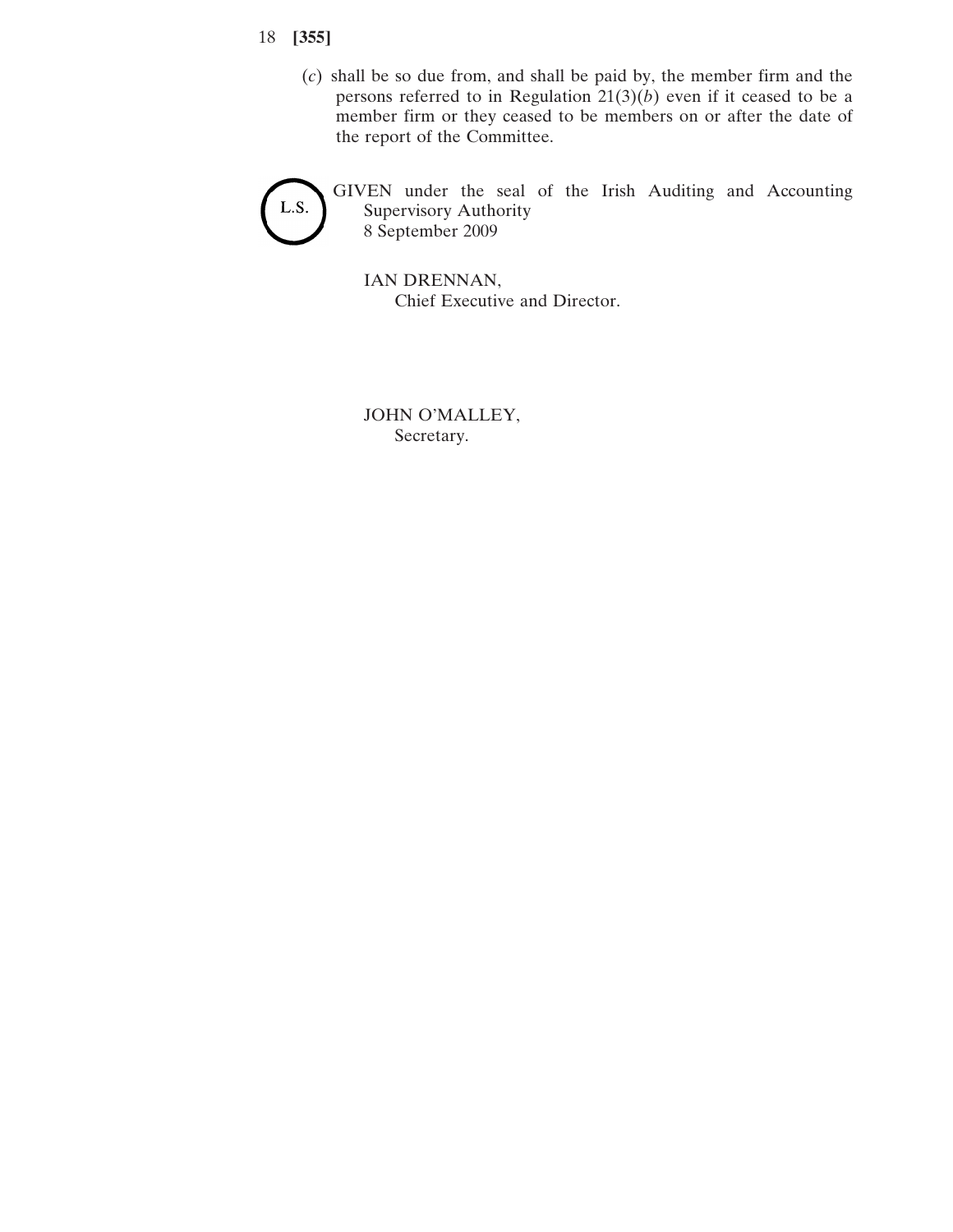## EXPLANATORY NOTE

*(This note is not part of the Instrument and does not purport to be a legal interpretation).*

These Regulations set out the procedures governing the conduct of investigations by the Irish Auditing and Accounting Supervisory Authority pursuant to section 24 of the Companies (Auditing and Accounting) Act 2003.